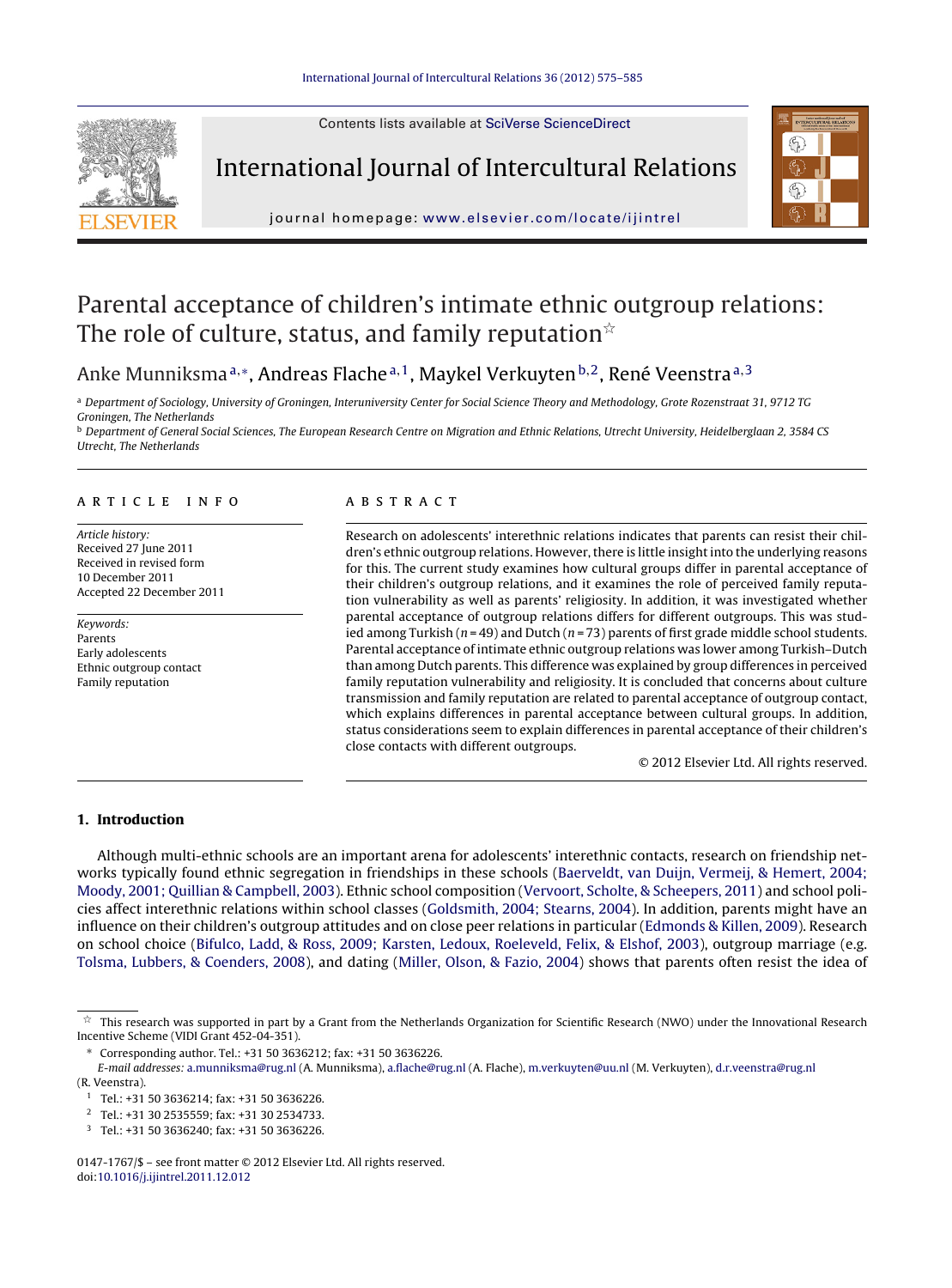their children having intimate relations with peers of other ethnic groups. In addition, [Edmonds](#page-9-0) [and](#page-9-0) [Killen](#page-9-0) [\(2009\)](#page-9-0) found that perceived parental attitudes toward outgroup contacts affect adolescents' friendships and dating behavior.

Whereas there is evidence of parents' resistance to their children's close contacts with ethnic outgroup peers, there is relatively little understanding of the underlying reasons why some parents show more resistance than others. The current study examines ethnic group differences in parental acceptance of close and intimate outgroup relations, and whether these differences can be explained by parents' perceived family reputation vulnerability and religiosity. Family reputation vulnerability refers to the degree to which parents perceive that the reputation of their family is affected negatively when their children deviate from ingroup norms. Religiosity captures the extentto which parents practice their religion in daily life. To assess parental acceptance of outgroup contact and the role of family reputation and religion, we compare Turkish–Dutch and Dutch parents. Dutch parents belong to the ethnic majority group, whereas the Turkish–Dutch are the largest nonwestern ethnic minority group in the Netherlands. In addition, we assess whether acceptance of ethnic outgroup contact differs depending on the target group. For the native Dutch parents in our study the outgroups are peers of Turkish and Moroccan origin, and for the Turkish–Dutch parents the outgroups are native Dutch and Moroccan peers.

# 1.1. Parental acceptance of intimate outgroup relations

Perceptions of cultural differences between ethnic groups can be a reason for parents to prefer ethnic ingroup over outgroup contacts for their children. This is in line with the homophily principle [\(Lazarsfeld](#page-10-0) & Merton, [1954\)](#page-10-0) and the similarity attraction hypothesis [\(Byrne,](#page-9-0) [1971\)](#page-9-0) which both state that people prefer similar others to affiliate with. Research showing parental resistance to ethnically mixed schools ([Karsten](#page-10-0) et [al.,](#page-10-0) [2003\)](#page-10-0) suggests that the homophily principle generalizes to parents' preferences for their children's interethnic relations. In addition, [Kwak](#page-10-0) [\(2003\)](#page-10-0) showed that parents typically try to transmit their ethnocultural norms and values to their children. Children's intimate outgroup relations can be perceived as undermining this transmission process because the values that adolescents endorse are influenced by their peers [\(Vedder,](#page-10-0) [Berry,](#page-10-0) [Sabatier,](#page-10-0) [&](#page-10-0) [Sam,](#page-10-0) [2009\).](#page-10-0)

Studies in the United States have shown that ethnic groups differ in the extent to which they endorse collectivist versus individualist values (e.g. Ayçiç[egi-Dinn](#page-9-0) [&](#page-9-0) [Caldwell-Harris,](#page-9-0) [2011;](#page-9-0) [Coon](#page-9-0) & [Kemmelmeier,](#page-9-0) [2001\).](#page-9-0) Ethnic groups in the Netherlands also differ in their value orientations. For example, immigrant parents often think that Dutch society is too liberal [\(Pels,](#page-10-0) [Distelbrink,](#page-10-0) [Postma,](#page-10-0) [&](#page-10-0) [Geense,](#page-10-0) [2009\).](#page-10-0) Furthermore, values like obedience, respect for parents, and norm conformity are more strongly endorsed in the Turkish culture and among Turkish–Dutch people than in West-European cultures and among the native Dutch ([Pels](#page-10-0) et [al.,](#page-10-0) [2009\).](#page-10-0) Conversely, values like independence, assertiveness, and individual success are endorsed more in individualistic cultures [\(Harwood,](#page-9-0) [Schoelmerich,](#page-9-0) [Schulze,](#page-9-0) [&](#page-9-0) [Gonzalez,](#page-9-0) [1999\)](#page-9-0) and among the native Dutch. Thus, both Turkish–Dutch and native Dutch parents might perceive the cultural values of other-ethnic peers as somewhat incompatible or contradictory to the culture they want to transmit to their children.

In addition, parents might be concerned about the related behavior of outgroup peers. Dutch parents might perceive peers from immigrant backgrounds to engage more in deviant and criminal behaviors, in part because that is what is reported in the media ([Lubbers,](#page-10-0) [Scheepers,](#page-10-0) [&](#page-10-0) [Westers,](#page-10-0) [1998;](#page-10-0) [Lubbers,](#page-10-0) [Scheepers](#page-10-0) [&](#page-10-0) [Vergeer,](#page-10-0) [2000\).](#page-10-0) And Turkish–Dutch parents might be concerned about the 'dangers of the Dutch society'. That is, they might worry about the behavior of Dutch children, because of the permissive socialization styles of Dutch parents [\(Pels](#page-10-0) et [al.,](#page-10-0) [2009\)](#page-10-0) and the liberties in Dutch society toward, for example, sexuality and the use of drugs. Thus, parents might be less accepting of outgroup relations because they are concerned about their children to adopt the different values and behaviors of ethnic outgroup peers.

Resistance to intimate outgroup relations is likely to exist in many ethnic groups, but not necessarily to the same extent. Particularly in cultures that put high value on conformity and family integrity it is more important for parents that their children do not deviate from ingroup norms. Several studies have shown that conformity and family integrity are more strongly endorsed among the Turkish–Dutch than the native Dutch (e.g. [Phalet](#page-10-0) [&](#page-10-0) [Schönpflug,](#page-10-0) [2001a;](#page-10-0) [Verkuyten,](#page-10-0) [2001\).](#page-10-0) In addition, as an ethnic minority group, Turkish-Dutch parents may be concerned that their children will 'Dutchify' (i.e. "acting White") and lose their culture [\(Nijsten,](#page-10-0) [1998;](#page-10-0) [Verkuyten,](#page-10-0) [2003\).](#page-10-0) Therefore we expect that parental acceptance of intimate outgroup relations will be lower among Turkish–Dutch parents than among native Dutch parents (cultural background hypothesis).

An additional argument for the cultural background hypothesis is that ethnic groups may differ in the relative feeling of control over their children when it comes to friendship or partner choices. For Turkish–Dutch parents it generally is more important that their children defer to parental wishes regarding friendship or partner choices compared to native Dutch parents. Native Dutch parents, however, expect their children to be more independent [\(Huisberts,](#page-9-0) [Oosterwegel,](#page-9-0) [VanderValk,](#page-9-0) [Vollebergh,](#page-9-0) [&](#page-9-0) [Meeus,](#page-9-0) [2006\)](#page-9-0) and to choose their own friends and partners.

Studies on interethnic marriage argue that social influence from third parties affects the preferences for ingroup versus outgroup marriages (e.g. [Kalmijn,](#page-9-0) [1998\).](#page-9-0) More generally, significant others in the ethnic community can set the norms for behavior, and individuals who do not follow those norms tend to face sanctions. This is in line with the theory of reasoned action ([Ajzen,](#page-9-0) [1985\)](#page-9-0) and the theory of planned behavior ([Ajzen](#page-9-0) [&](#page-9-0) [Fishbein,](#page-9-0) [1980\)](#page-9-0) that both argue that preferences and behavior are influenced by group norms and the perceived pressure to conform.

Following the idea that the ethnic community reinforces ingroup norms, we argue that family reputation vulnerability may be related to the parental acceptance of their children's outgroup contacts. Family reputation vulnerability refers to the extent to which parents think that the behavior of their child affects the reputation of the family within their ethnic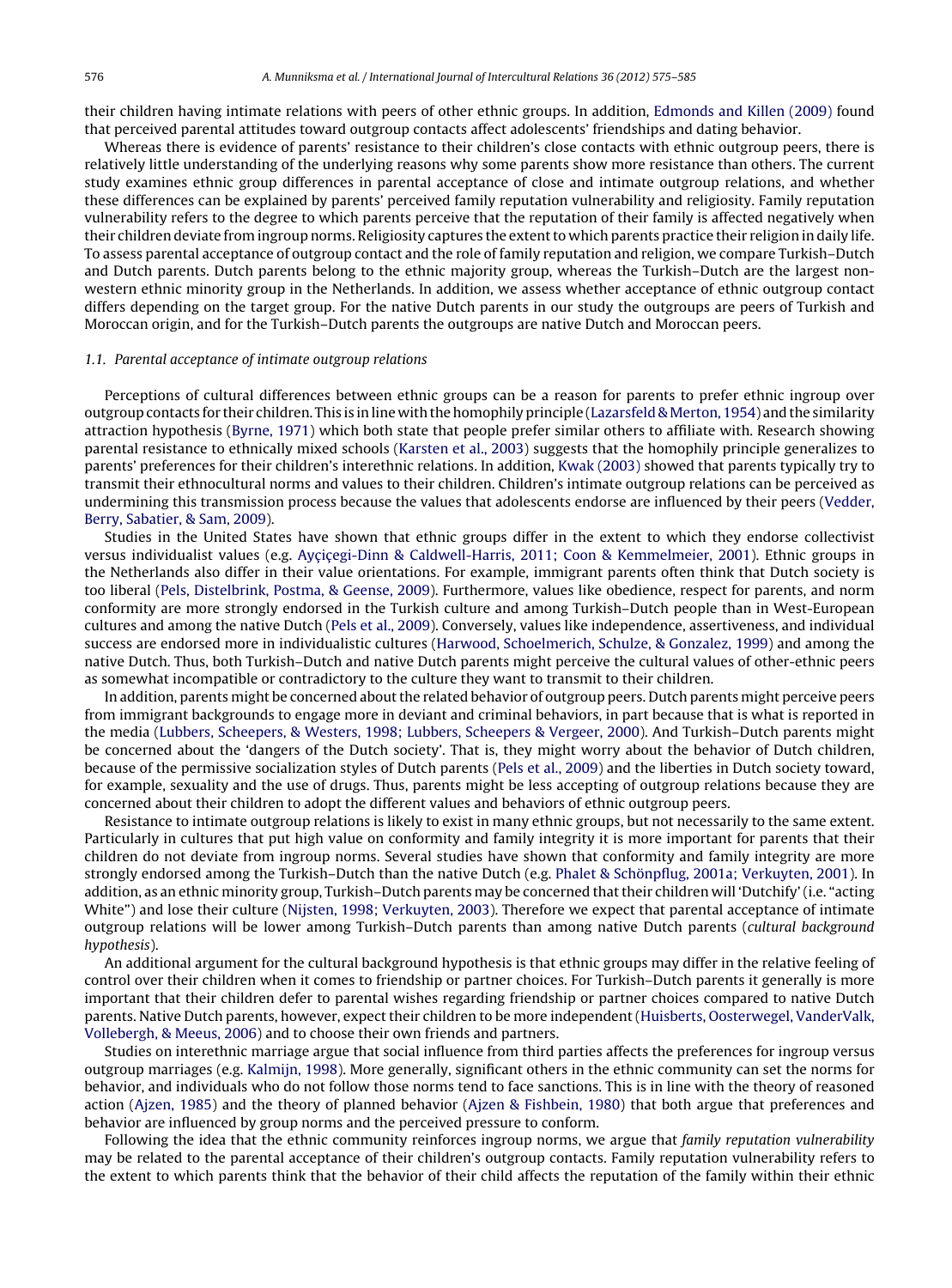community. We expect that parental acceptance of intimate outgroup relations will be lower when parents perceive their family reputation as depending more on their children's actions. That is, if parents have the idea that the behavior of their child affects the family reputation, they might be more concerned with their children's peer relations. For example, they might prefer that their children affiliate with ethnic ingroup peers rather than with outgroup peers who can undermine the continuation of their ingroup values and norms.

Whereas it can be expected that within all cultural groups those parents who perceive relatively higher family reputation vulnerability are more resistant to intimate outgroup contact, it can also be assumed that ethnic groups differ in the extent to which children are perceived to affect the family reputation. Reflecting the view that the native Dutch culture is more characterized by individualistic values, and the Turkish culture endorses more collectivist values, the Dutch and the Turkish culture have been classified as dignity and honor cultures, respectively (e.g. [Ijzerman](#page-9-0) [&](#page-9-0) [Cohen,](#page-9-0) [2011\).](#page-9-0) In dignity cultures, self-worth is based on self-evaluation (inalienable worth), and in honor cultures self-worth is based more on the views of others (socially conferred worth). As a result, in dignity cultures one's individual opinion is an important determinant of behavior, whereas in honor cultures opinions of others (social recognition) are more important (see [Lueng](#page-10-0) [&](#page-10-0) [Cohen,](#page-10-0) [2011](#page-10-0) for an overview). This suggests that vulnerability of the family reputation is less important in the Dutch (dignity) culture than in the Turkish (honor) culture, which can lead to group differences in parental acceptance of their children's outgroup contacts. Hence, we hypothesize that the difference between Turkish–Dutch and Dutch parental acceptance of their children's intimate outgroup relations is (partly) explained by differences in family reputation vulnerability between both groups of parents (family reputation vulnerability hypothesis).

Another ethnocultural aspect that can affect parental acceptance of their children's close outgroup relations is religiosity. In the Netherlands, people of Turkish and Moroccan origin are predominantly Muslim and the native Dutch are typically not religious or of Christian faith [\(Driessen,](#page-9-0) [2007\).](#page-9-0) Hence, intergroup contact between these ethnic minority groups and the Dutch also means interreligious contact. Parents might be concerned about intimate outgroup relations affecting their children's religiosity and the related Islamic or Christian values and practices. Thus, more religious parents can be expected to be less accepting of their children's intimate outgroup contacts. For example, [Tolsma](#page-10-0) et [al.](#page-10-0) [\(2008\)](#page-10-0) found that stronger religiosity was related to more opposition to ethnic outgroup marriages. Accordingly, we expect that parents who practice their religion more will be less accepting of their children having intimate contacts with ethnic outgroup peers. Similar to family reputation vulnerability, we expect that higher religiosity is associated with more parental resistance among Dutch and Turkish–Dutch parents. Previous research indicates that Turkish–Dutch people are generally more religious than the native Dutch [\(Driessen,](#page-9-0) [2007\).](#page-9-0) Hence, we expect that religiosity (partly) explains the expected difference between Turkish–Dutch and Dutch parents' acceptance of their children's outgroup relations (religiosity hypothesis).

# 1.2. Parental acceptance of contact with different outgroups

Next to differences between ethnic groups, the degree of parental resistance against close peer relations may differ depending on the outgroup [\(Tolsma](#page-10-0) et [al.,](#page-10-0) [2008\).](#page-10-0) This can be expected based on perceived cultural or status differences between groups. For Dutch parents, the collectivist and Islamic background of Turkish–Dutch and Moroccan–Dutch people might be perceived as equally different to their ingroup. Hence, based on cultural (dis)similarities, we hypothesize Dutch parents to be equally accepting of intimate relations of their children with Turkish–Dutch and Moroccan-Dutch peers (cultural distance hypothesis for Dutch parents).

For Turkish–Dutch parents the culture of the Dutch might be perceived as being more different from their own than the Moroccan culture because the latter is more similar in the endorsement of collectivistic values and its Islamic traditions. Hence, based on cultural (dis)similaries, it can be argued that Turkish–Dutch parents will be more accepting of outgroup relations with Moroccan-Dutch peers than with Dutch peers (cultural distance hypothesis for Turkish–Dutch parents).

Differences in parental acceptance of close contacts with different outgroups could also be due to differences in the perceived status of the outgroups. Research on social dominance and ethnic hierarchies shows that people want to maintain unequal social distances to different ethnic groups [\(Hagendoorn,](#page-9-0) [1995\).](#page-9-0) Regarding Dutch parents, research on ethnic hierarchies and opposition to children's interethnic marriage shows that the native Dutch want to maintain more social distance toward people of Moroccan descent than toward people of Turkish origin [\(Tolsma](#page-10-0) et [al.,](#page-10-0) [2008\).](#page-10-0) Hence, based on the theory of ethnic hierarchies, we hypothesize that Dutch parents will be more accepting of outgroup relations with Turkish–Dutch peers than with Moroccan-Dutch peers (ethnic hierarchy hypothesis for Dutch parents).

Regarding Turkish–Dutch parents, research on ethnic hierarchies shows that minority groups tend to maintain less social distance toward majority members than to other minority groups [\(Hagendoorn,](#page-9-0) [1995;](#page-9-0) [Snellman](#page-9-0) [&](#page-9-0) [Ekehammar,](#page-9-0) [2005\).](#page-9-0) [Hagendoorn](#page-9-0) [\(1995\)](#page-9-0) explained this by the need of ethnic minority members to differentiate themselves from other minority groups in order to establish a positive social identity. Turkish parents can be expected to be concerned about their group status and close contact with Dutch people might be perceived to improve the status of Turkish families. In contrast, the Moroccans are at the bottom of the ethnic hierarchy in the Netherlands ([Hagendoorn,](#page-9-0) [1995\)](#page-9-0) and therefore contacts with Moroccans can be perceived as lowering one's social status. Thus, based on ethnic hierarchies, we hypothesize that Turkish–Dutch parents will be more accepting of their children's outgroup relations with Dutch peers than with Moroccan–Dutch peers (ethnic hierarchy hypothesis for Turkish–Dutch parents).

According to the religiosity hypothesis, parents' religiosity explains (partly) why Dutch and Turkish–Dutch parents might differ in their reluctance to accept outgroup contacts oftheir children. Regarding the differenttarget groups, however, contact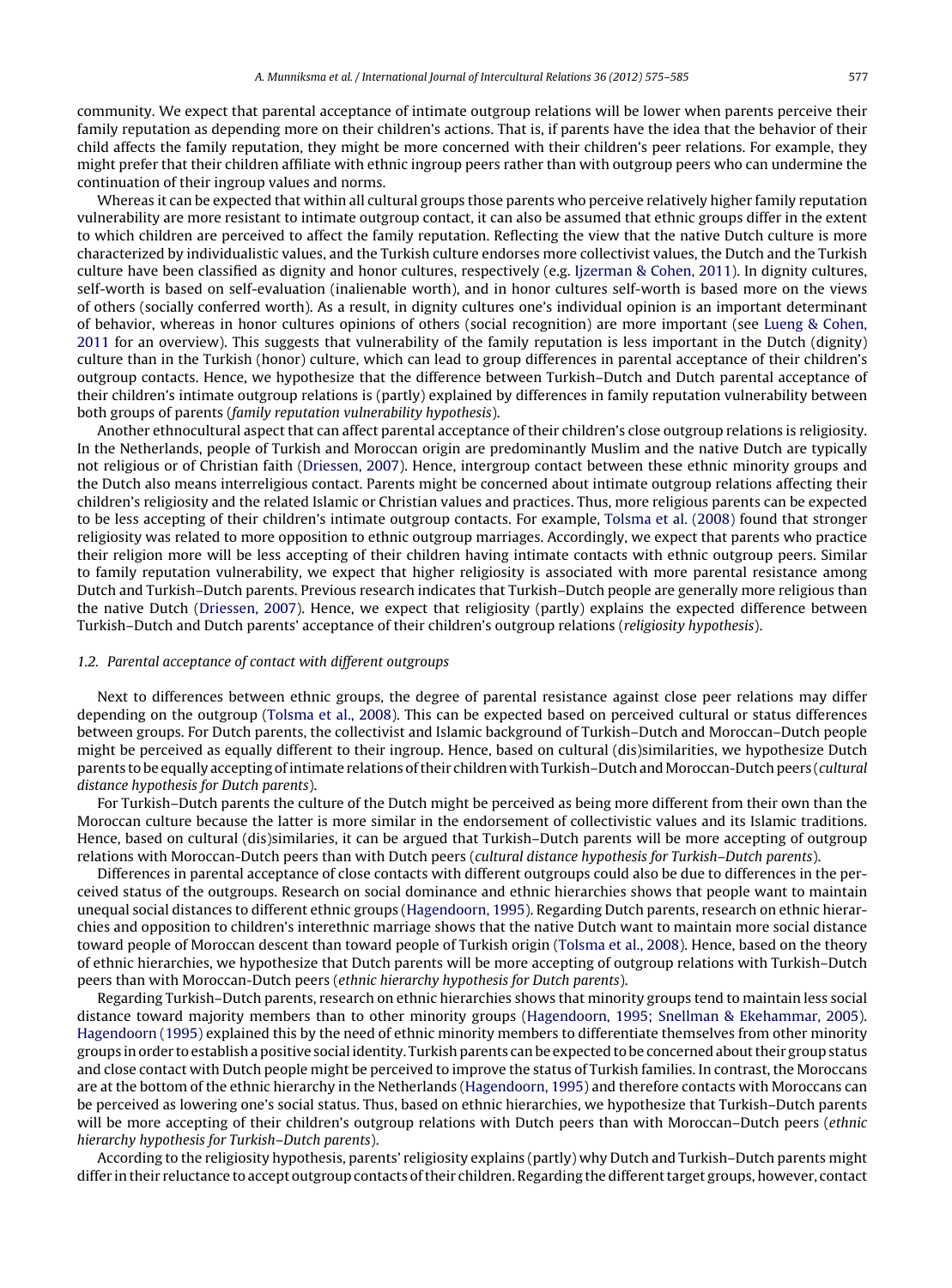between native Dutch and Turkish–Dutch people is inter-religious, whereas contact between people of Turkish and Moroccan origin is intra-religious. Hence, for Turkish parents, religion might be less importantfor their acceptance of intimate relations with Moroccans. Thus although religion plays an important role in the lives of Turkish–Dutch parents, we do not expect that differences in religiosity can explain why parental acceptance is lower among Turkish–Dutch than among Dutch parents as hypothesized in the religiosity hypothesis when the target group is Moroccans.

In testing the hypotheses, we control for gender of the child and for parents' Socio-Economic Status (SES). It has been shown that parental lenience differs between daughters and sons (e.g. [Phalet](#page-10-0) [&](#page-10-0) [Schönpflug,](#page-10-0) [2001b\)](#page-10-0) and that parents are particularly protective of daughters. Effects of family reputation and religion might also differ for daughters and sons. For example because Islam prohibits women to marry outside of their religious group, but does not prohibit men to do so. Also, studies have shown that the protection of family honor is particularly important when it comes to intimate relations of daughters [\(Akpinar,](#page-9-0) [2003\).](#page-9-0) Therefore, we control for gender and we will also test whether the direct effects that we hypothesize are moderated by gender. Furthermore, we control for SES because research on parental resistance to ethnically mixed schools ([Sikkink](#page-10-0) [&](#page-10-0) [Emerson,](#page-10-0) [2008\)](#page-10-0) and to interethnic marriage ([Tolsma](#page-10-0) et [al.,](#page-10-0) [2008\)](#page-10-0) has found that parental resistance toward interethnic contact is related to socio-economic background.

# **2. Method**

# 2.1. Sample

For the current analysis, a subsample was selected from data collected for the Arnhem Parents Project: a study on the role of parents ( $n = 150$ ) in the acculturation of their children. All parents in the sample had at least one adolescent daughter (47%) or son (53%) in the first grade of middle school. The subsample consisted of parents who were both native Dutch  $(n=73)$  or both of Turkish origin ( $n = 49$ ). The Turkish–Dutch participants were predominantly first generation immigrants (only two were born in the Netherlands). Of all parents in the analysis, 73% was married and still living together, 7% was not married but lived together, 13% separated, 3% had never been married and did not live with the other parent, and 4% was widow(er). All Turkish–Dutch parents self-reported to be Muslim. Of the Dutch participants, 56% indicated not to be religious and 44% reported to be Christian (Catholic, Dutch reformed, reformed).

# 2.2. Procedure

Parents were recruited at four ethnically diverse middle schools in Arnhem, a medium sized city in the east of the Netherlands. The ethnic distribution of these four schools approximated 54% Dutch students, 17% Turkish, 5% Moroccan, and 25% of the students had another ethnic minority background. Two weeks before the beginning of the data collection parents received an information letter about the Arnhem Parents Project. Parents who did not object to being approached were contacted by a Dutch or Turkish interviewer for a phone interview. Similar to previous studies (e.g. [Durgel,](#page-9-0) [Leyendecker,](#page-9-0) [Yagmurlu,](#page-9-0) [&](#page-9-0) [Harwood,](#page-9-0) [2009\),](#page-9-0) preferably the mother was interviewed (in the Turkish subsample 80% and in the Dutch subsample 93%) and otherwise the father. Considering the balance of anonymity and response rate, and given that Turkish–Dutch mothers can be hard to motivate to participate in a study, we chose for phone interviews with Turkish interviewers rather than paper-and-pencil questionnaires. The questionnaire was translated into Turkish by one ofthe interviewers, and checked and corrected by a professional translator. Participants who could not be reached by phone were visited at home  $(n = 7)$ . Of the Dutch parents, 4% objected to being approached beforehand, and of the Dutch parents approached ( $n = 106$ ) 13% could not be reached, 14% did not agree to participate, and 73% completed the interview. Of the Turkish parents, 15% objected beforehand, and of the parents approached ( $n = 66$ ) 18% could not be reached, 6% did not agree to participate, and 76% completed the interview. This resulted in a response rate of 69% among the Dutch and 63% among the Turkish–Dutch parents.

## 2.3. Measures

# 2.3.1. Parental acceptance of children's outgroup relations

An adapted [Bogardus](#page-9-0) [\(1925\)](#page-9-0) social distance scale was used to measure parents acceptance of increasingly intimate outgroup contacts of their children. Per ethnic target group, the questions were: What do you think about your child: hanging out with classmates at school that are [target group]; becoming friends with someone who is [target group]; having a romantic relationship with someone who is [target group]; later marrying someone who is [target group]. Ethnic target groups were 'Dutch' and 'Moroccan' for the Turkish–Dutch parents, and 'Turkish' and 'Moroccan' for the native Dutch parents. Parents answered on a scale from That would be, 1, no problem at all, 2, a bit of a problem, 3, a problem, or 4, a big problem. Because there was not enough variance on the first item (see [Fig.](#page-4-0) 1), this item was left out of the analyses. The other three items (Dutch or Turks) formed a strong and reliable Mokken scale (Loevinger's  $H = .78$ , Rho = .87), and the scale was internally consistent for Dutch, (Cronbach's  $\alpha$  = .69), and for Turkish–Dutch parents ( $\alpha$  = .80). This was also the case for the items on contact with Moroccans as the outgroup (Loevinger's  $H = .76$ , Rho = .88, Cronbach's  $\alpha = .78$  for Dutch parents, and .80 for Turkish–Dutch parents). The scale was reverse coded so that higher scores indicate higher acceptance of outgroup contact.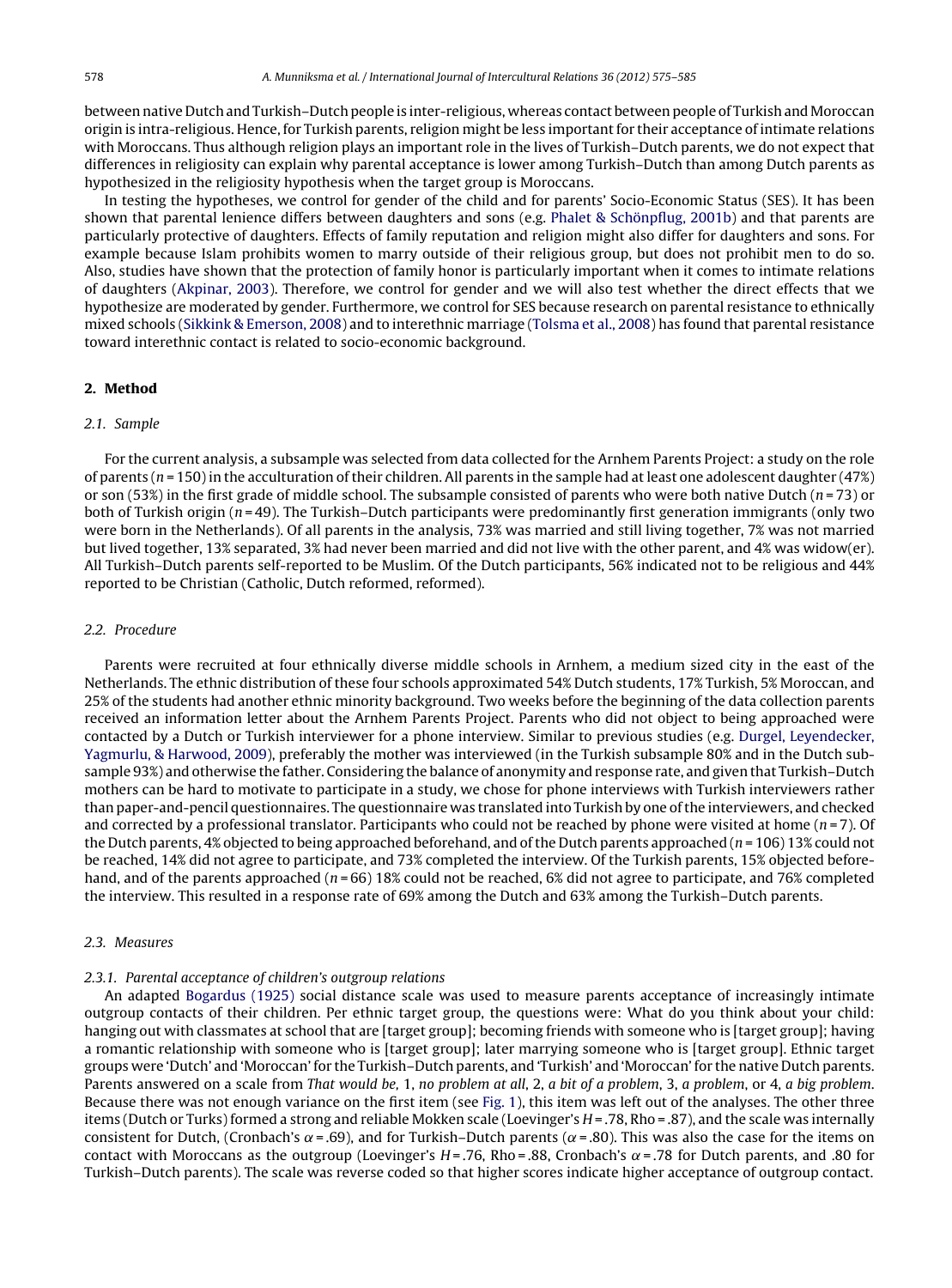<span id="page-4-0"></span>

**Fig. 1.** Proportion of parents who indicate types of relations to be no problem at all. That is, proportion of respondents who indicated types of contact to be no problem at all, as opposed to a bit of a problem, a problem, or a big problem.

# 2.3.2. Family reputation vulnerability

A three-item scale was developed to measure the parents' belief that their family reputation is affected by their child's behavior. The three items were: People who are important to me will think badly about our family if my son/daughter: would not follow the rules of our religion; would marry someone with another culture; would not follow the habits of our culture. Parents answered on a scale from 1, not true at all, to 5, totally true. The internal consistency (Cronbach's  $\alpha$ ) of the scale was in aggregate .84. For the Dutch parents alpha was .65, and for the Turkish–Dutch .80.

Multigroup factor analyses were performed to examine measurement invariance between the two groups ([Cheung](#page-9-0) [&](#page-9-0) [Rensvold,](#page-9-0) [2002;](#page-9-0) [Lubke,](#page-9-0) [Dolan,](#page-9-0) [Kelderman,](#page-9-0) [Mellenbergh,](#page-9-0) [2003\).](#page-9-0) The model in which factor loadings were allowed to differ between the two groups ( $\chi^2(2)$  = 2.78, p < .05, CFI = .99, TLI = .97, RMSEA = .08) had better model fit than the model in which factor loadings were specified to be equal across groups ( $\chi^2(5)$  = 10.46, p < .10, CFI = .92, TLI = .91, RMSEA = .13). The model fit improved marginally by allowing factor loadings to be different for the two groups ( $\chi^2$  difference (3)=7.68, p<.10), which indicates that the factor variance does not differ clearly between the two groups. However, we will present the regression results aggregated as well as for the two groups separately.

# 2.3.3. Religiosity parents

Religiosity was measured by two questions: How often do you do something that has to do with your religion (excluding praying)? And, how often does your partner do something that has to do with religion (excluding praying)? Praying was excluded because in Islam followers are expected to pray more often than in Christianity. Respondents answered on a scale from 1, at least once a week, to 4, never. Items were reverse coded such that higher scores indicated stronger religiosity. The Pearson correlation between the two items was .78. For the Dutch parents the correlation was .84, and for the Turkish–Dutch parents it was .53 which indicates that there was less difference in (non-)religiosity between Dutch parents than between Turkish–Dutch parents.

### 2.3.4. Background variables

Sex of the child (male = 0, female = 1), parents' ethnicity (Dutch = 0, Turkish–Dutch = 1), and Socio-Economic Status (SES) were included as background variables. SES was constructed based on the educational and occupational level of both parents and on family income. Educational level was asked using seven categories from 1, no education completed, to the highest 7, university completed. Reported occupations were translated into occupational level based on the International Standard Classification of Occupations ([Ganzeboom](#page-9-0) [&](#page-9-0) [Treiman,](#page-9-0) [1996\).](#page-9-0) Family income was asked using nine categories ranging from the lowest, less than  $\in 800$  per month', to the highest of more than  $\in 4000$  per month. The five items were coded so that higher scores indicated higher SES. Subsequently, these scores were standardized and the mean of the five items was taken. Internal consistency of the scale was .79 in aggregate, and for the Dutch it was .75, and for the Turkish–Dutch .64.

# 2.4. Analyses

First, descriptive statistics for all variables are presented and differences between the Turkish–Dutch and the Dutch parents are examined. Second, the hypothesis for parental acceptance of outgroup contact was tested with hierarchical regression analyses. Third, the bootstrapping procedure of [Preacher](#page-10-0) [and](#page-10-0) [Hayes](#page-10-0) [\(2008\)](#page-10-0) was used to test the hypothesized indirect effects, of differences in family reputation vulnerability and religiosity explaining the difference in parental acceptance between Dutch and Turkish–Dutch parents. With this bootstrapping procedure multiple indirect paths are tested simultaneously in a single model. Fourth, to disentangle the relations of religiosity and family status vulnerability on acceptance of outgroup contact for Dutch and Turkish–Dutch parents, we provide regression results for the two groups separately.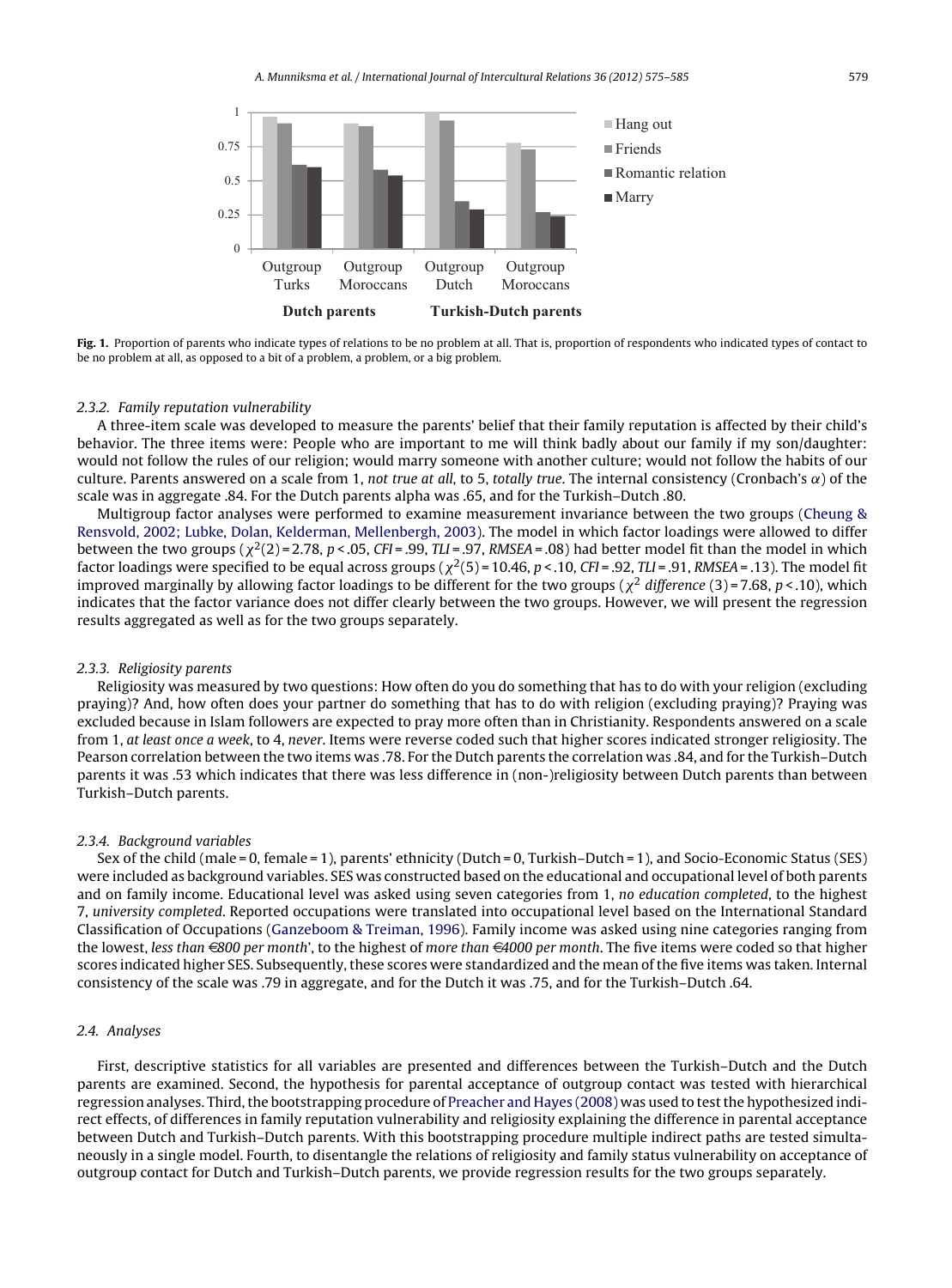# **3. Results**

# 3.1. Descriptive findings

t-Tests showed that, compared to the native Dutch parents, the Turkish–Dutch parents had a significantly lower SES, were more concerned about their family reputation and were more religious (see Table 1). t-Tests also showed that even though both Turkish–Dutch ( $M = 3.25$ ) and Dutch ( $M = 3.63$ ) parents scored relatively high on parental acceptance of intimate outgroup relations, acceptance of these peer relations was significantly higher among the Dutch than the Turkish–Dutch parents,  $t(118) = 3.57$ ,  $p < 0.01$ . This was also the case for contact with Moroccan peers,  $t(119) = 4.27$ ,  $p < 0.01$ . Overall, most parents gave answers that on average corresponded to perceiving outgroup relations of their children being "no problem at all" or "a bit of a problem" as opposed to "a problem" or "a big problem". Thus, most parents were quite accepting of their children's close contacts with ethnic outgroup peers but there were also parents who indicated to be less accepting of outgroup contact. However, [Fig.](#page-4-0) 1 shows that for both Dutch and Turkish–Dutch parents the acceptance of outgroup contact decreases for more intimate forms of outgroup contact.

Table 2 shows the bivariate correlations between the main variables for the two ethnic groups separately. None of the correlations of the predictor variables with the acceptance of intimate outgroup relations differed significantly between the Turkish–Dutch and the Dutch parents. However, the correlations between parental acceptance of the different target groups was stronger for the Dutch  $(r = .88, p < .01)$  than for the Turkish–Dutch parents  $(r = .65, p < .01)$ , Fisher's  $z = 3.16, p < .01$ . This suggests that Dutch parents distinguished less between intimate relations with the two target groups of Turks and Moroccans, compared to the distinction that the Turkish–Dutch parents made between intimate relations with Dutch and Moroccan peers.

# 3.2. Acceptance of intimate outgroup relations with Dutch or Turkish peers

Hierarchical regression analyses were performed to examine the hypotheses. Because the score for parental acceptance of intimate outgroup relations was skewed toward high acceptance we logarithmically transformed this variable to better approximate a normal distribution. In support of the cultural background hypothesis, the results in model 1a [\(Table](#page-6-0) 3) show that the Turkish–Dutch parents were somewhat less accepting of their children's outgroup relations than the Dutch parents. In addition, it was hypothesized that the difference in parental acceptance between Turkish–Dutch and Dutch parents is explained by family reputation vulnerability and religiosity. Consistent with the family reputation hypothesis the findings in model 2a show that parents who perceived relatively high family reputation vulnerability were less accepting of their children's intimate outgroup relations.Also, higher religiosity was related to lower parental acceptance of outgroup relations. The ethnic group difference in acceptance was no longer significant after family reputation vulnerability and religion were added to the regression equation.

#### **Table 1**

Descriptive statistics for the study variables.

| Variable                                                   | Total sample<br>Range |      | $(n=73)$         | Dutch parents |        | Turkish parents<br>$(n=49)$ |            | Effect size<br>Cohen's D |         |
|------------------------------------------------------------|-----------------------|------|------------------|---------------|--------|-----------------------------|------------|--------------------------|---------|
|                                                            | Min                   | Max  | $\boldsymbol{M}$ | <b>SD</b>     | M      | <b>SD</b>                   |            | r                        | D       |
| <b>SES</b>                                                 | $-1.84$               | 2.17 | .45              | .85           | $-.67$ | .82                         | p < .001   | .56                      | 1.34    |
| Religiosity parents                                        | 1.00                  | 4.00 | 1.51             | .91           | 2.50   | .86                         | p < .001   | $-.49$                   | $-1.12$ |
| Reputation<br>vulnerability                                | 1.00                  | 4.67 | 1.87             | .59           | 3.03   | .86                         | p < .001   | $-.62$                   | $-1.57$ |
| Acceptance outgroup<br>contact with<br>Dutch/Turkish-Dutch | 1.00                  | 4.00 | 3.63             | .56           | 3.25   | .59                         | $p = .001$ | .31                      | .66     |
| Acceptance outgroup<br>contact with<br>Moroccans           | 1.00                  | 4.00 | 3.56             | .58           | 3.06   | .70                         | p < .001   | .36                      | .78     |

#### **Table 2**

Correlations of the study variables for Dutch parents (below) and Turkish parents (above the diagonal).

| Measure                                           |        |        |           |                      |          |
|---------------------------------------------------|--------|--------|-----------|----------------------|----------|
| 1. SES                                            |        | $-.01$ | $-.20$    | .03                  | $-.14$   |
| 2. Religiosity parents                            | .24    |        | .07       | $-.34$ <sup>**</sup> | $-.13$   |
| 3. Reputation vulnerability                       | $-.04$ | .04    |           | $-31$                | $-.28^*$ |
| 4. Acceptance outgroup contact with Turkish/Dutch | .18    | $-.17$ | $-.39***$ |                      | $.65***$ |
| 5. Acceptance outgroup contact with Moroccans     |        | $-.18$ | $-.28$    | $.88***$             |          |
|                                                   |        |        |           |                      |          |

 $*$   $p < .10$ .

 $\degree$  p < .05. \*\*\*  $p < .01$ .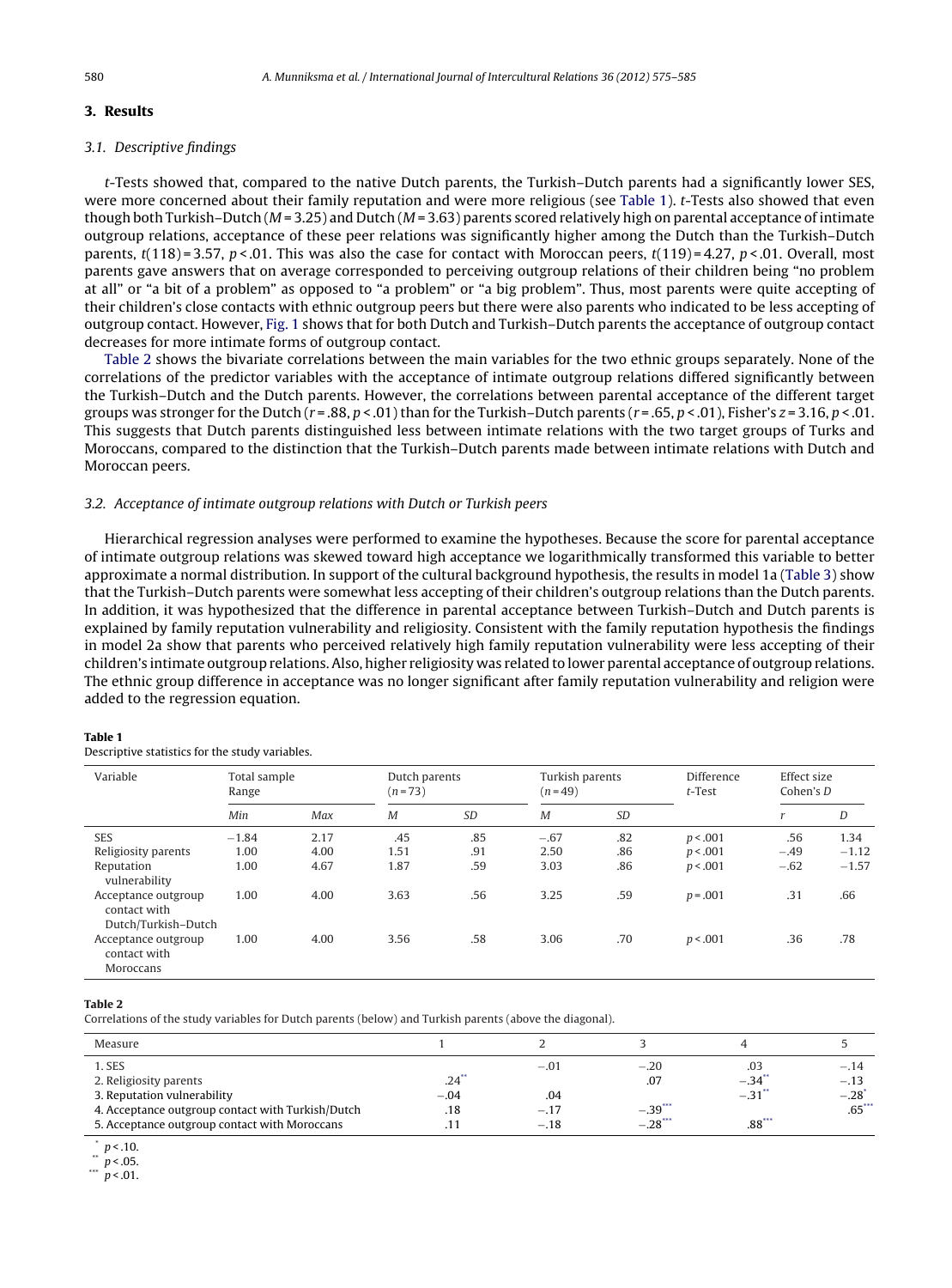#### <span id="page-6-0"></span>**Table 3**

Multiple regression analyses predicting parents' acceptance of children's outgroup relations ( $n = 122$ ).

|                          | Outgoup: Dutch/Turks |           |           |           | Outgroup: Moroccans |           |           |     |
|--------------------------|----------------------|-----------|-----------|-----------|---------------------|-----------|-----------|-----|
|                          | Model 1a             |           | Model 2a  |           | Model 1b            |           | Model 2b  |     |
|                          | b                    | <b>SE</b> | b         | <b>SE</b> | h                   | <b>SE</b> | b         | SE  |
| Female child             | $-.04***$            | .02       | $-.04***$ | .02       | $-.06***$           | .02       | $-.05***$ | .02 |
| Being Turkish            | $-.04"$              | .02       | .03       | .02       | $-.08***$           | .02       | $-.02$    | .03 |
| <b>SES</b>               | .01                  | .01       | $.02^*$   | .01       | .00                 | .01       | .00.      | .01 |
| Reputation vulnerability |                      |           | $-.03***$ | .01       |                     |           | $-.03***$ | .01 |
| Religiosity              |                      |           | $-.03***$ | .01       |                     |           | $-.02$    | .01 |
| Adjusted $R^2$           | 12%                  |           | 26%       |           | 17%                 |           | 24%       |     |

 $p < 10.$ 

 $p < .05$ .

 $p < .01$ .

 $-0.26/ -0.25$ **Indirect path**  $1.08/1.08$ Family Reputation  $-0.24/-0.23$ Vulnerability  $0.127 - 0.20$ Parental Accentance **Being Turkish** Outgroup Relations  $1.18/1.16$  $-0.16/-0.10$ Religiosity  $-0.19/-0.12$ Indirect path

**Fig. 2.** Graphical representation of the indirect paths explaining parental acceptance of outgroup relations. The first coefficient is for outgroup relations with Dutch/Turks, the second coefficient is for outgroup relations with Moroccans. Significant coefficients ( $p$  < .05) are given in bold. Dashed lines indicate the indirect effects through Religiosity and Family Reputation Vulnerability. Included control variables are Sex of the Child and Family SES.

The indirect paths of ethnic group through family reputation vulnerability and religiosity were tested simultaneously by the bootstrap procedure (see Fig. 2). Because a bootstrap analysis is robust to non-normality we did not transform the skewed dependent variable for this analysis. The bootstrap analysis showed that, controlling for gender of the child and SES, both family reputation vulnerability (−.26; 95% CI between −.46 and −.14) and religiosity (−.19; 95% CI between −.42 and −.04) explained a significant and independent part of the difference in the acceptance of their children's intimate outgroup relations among Turkish–Dutch and Dutch parents. This is consistent with the family reputation vulnerability hypothesis and the religiosity hypothesis.

Regarding gender differences, all models show that parental acceptance of intimate outgroup relations is lower for girls than for boys. The effects of perceived family reputation (outgroups Turks/Dutch:  $b = -0.01$ . SE = .02, p = .42, and outgroup Moroccans:  $b = -.03$ .  $SE = .02$ ,  $p = .15$ ) and religiosity were not significantly moderated by gender (outgroups Turks/Dutch:  $b = -0.03$ ,  $SE = 0.01$ ,  $p = 0.06$ , and outgroup Moroccans:  $b = -0.03$ .  $SE = 0.02$ ,  $p = 0.14$ ). That is, the effects were not significantly different depending on whether the child was male or female.

# 3.3. Acceptance of intimate relations with Moroccan peers

As expected, the findings for parental acceptance of intimate relations with Moroccans (models 2a and 2b in Table 3) were by and large the same as the findings discussed above. One difference was the role of religiosity. For intimate outgroup relations with Moroccans,the bootstrapping method showed thatfamily reputation vulnerability (−.25; 95% CI between −.43 and −.09) but not religiosity (−.12; 95% CI between −.37 and .02) explained part of the differences in acceptance between Turkish–Dutch and Dutch parents. Thus, as expected, the religiosity hypothesis, stating that religiosity in part explains the ethnic difference in parental acceptance, did not hold for parental acceptance of contact with Moroccan peers.

# 3.4. Acceptance of intimate relations with different target groups

Based on parents' cultural considerations we hypothesized that Dutch parents would be equally accepting of their children's intimate relations with Turkish–Dutch and Moroccan–Dutch peers (cultural distance hypothesis for Dutch parents). Based on parents' status considerations we hypothesized that Dutch parents would be more accepting of intimate relations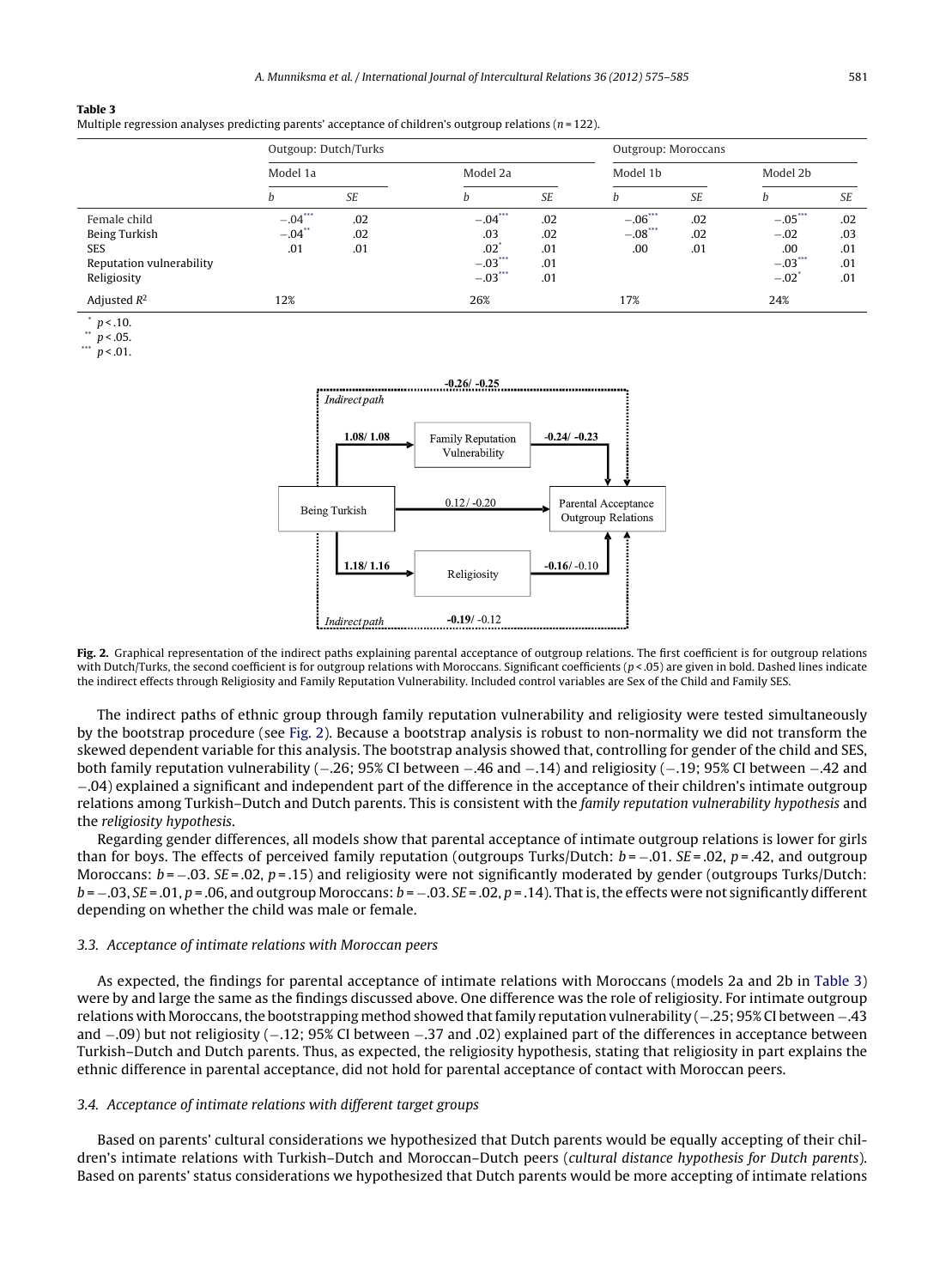with Turkish–Dutch than Moroccan–Dutch peers (ethnic hierarchy hypothesis for Dutch parents). Paired sample t-test showed that Dutch parents showed higher parental acceptance of intimate relations with Turkish–Dutch than with Moroccan–Dutch peers,  $t(70) = 2.07$ ,  $p = .04$ . This finding is in line with the ethnic hierarchy hypothesis.

Furthermore, we hypothesized that, based on cultural considerations, Turkish–Dutch parents would be more accepting of their children's intimate outgroup relations with Moroccans than with Dutch peers (cultural distance hypothesis for Turkish–Dutch parents). In contrast, based on status considerations it was hypothesized that Turkish–Dutch parents would be more accepting of intimate relations with Dutch than with Moroccan peers (ethnic hierarchy hypothesis for Turkish–Dutch parents). Paired sample t-test showed that Turkish–Dutch parents' acceptance of intimate outgroup relations was higher toward Dutch than toward Moroccan peers,  $t(48) = 2.43$ ,  $p < 0.01$ . These findings also are consistent with the ethnic hierarchy hypothesis.

# 3.5. Analyses for Dutch and Turkish–Dutch parents separately

Because the measurement invariance test for family reputation vulnerability showed that the meaning of the family reputation measure differed somewhat (marginally) between Dutch and Turkish–Dutch parents, and in order to examine the independent effects for the two groups, separate regressions were conducted for Dutch and Turkish–Dutch parents (see Table 4). The results are similar to the results obtained by the combined regression analyses. Regarding the religiosity effect, the results show that religiosity does not play a role in Turkish–Dutch parents' acceptance of outgroup relations with Moroccans. For Dutch parents religiosity was related to lower parental acceptance of their childen's outgroup contact with Turkish–Dutch as well as Moroccan peers.

# **4. Discussion**

Past research shows that parents sometimes resist the idea of their children having close contacts with peers of other ethnic groups [\(Bifulco](#page-9-0) et [al.,](#page-9-0) [2009;](#page-9-0) [Tolsma](#page-9-0) et [al.,](#page-9-0) [2008\)](#page-9-0) and this resistance can affect children's outgroup relations ([Edmonds](#page-9-0) [&](#page-9-0) [Killen,](#page-9-0) [2009\).](#page-9-0) However, little is known about the underlying reasons for parental resistance to their children's ethnic outgroup relations. The current study examined ethnic group differences in parental acceptance of their children's intimate outgroup relations, and the role of perceived family reputation vulnerability and religiosity in this.

Based on cultural differences in family integrity, norm conformity, and community orientation, we hypothesized that Dutch compared to Turkish–Dutch parents would be more accepting of intimate outgroup relations. The findings show that the Dutch parents were indeed more accepting of their children's close outgroup relations with Turkish and Moroccan peers, than Turkish–Dutch parents were of their children's close relations with Dutch and Moroccan peers. Family integrity, norm conformity, and community orientation are more strongly endorsed among Turkish–Dutch than among Dutch people [\(Verkuyten,](#page-10-0) [2001\)](#page-10-0) and this may be the reason why Turkish parents are less accepting of their children having intimate relations with ethnic outgroup peers.

To further examine ethnic group differences in parental acceptance of outgroup relations, we examined the role of family reputation vulnerability. We followed the argument that in the Dutch dignity culture personal evaluations are important for attitudes and behavior, whereas in the Turkish honor culture evaluations of others are more important for attitudes and behavior ([IJzerman](#page-9-0) [&](#page-9-0) [Cohen,](#page-9-0) [2011\).](#page-9-0) In line with this, we found that family reputation vulnerability was stronger among Turkish–Dutch than Dutch parents. Turkish–Dutch parents appear to be more concerned about their children harming the family's reputation within their ethnic community. This could explain differences in parental resistance between the groups. Because intimate outgroup relations can undermine the transmission and maintenance of ethnocultural values and practices, parents who perceive higher family reputation vulnerability might be less accepting of intimate outgroup relations. Whereas the current study shows that this is true for Turkish–Dutch as well as Dutch parents, it also shows that the former group of parents perceives stronger family reputation vulnerability and therefore is less accepting of their

#### **Table 4**

Multiple regression analyses predicting acceptance of outgroup relations per ethnic group.

|                          |                     | Native Dutch parents |                    |           |                      | Turkish-Dutch parents |                           |     |  |
|--------------------------|---------------------|----------------------|--------------------|-----------|----------------------|-----------------------|---------------------------|-----|--|
|                          | Outgroup Turks      |                      | Outgroup Moroccans |           | Outgroup Dutch       |                       | <b>Outgroup Moroccans</b> |     |  |
|                          |                     | <b>SE</b>            |                    | <b>SE</b> | b                    | <b>SE</b>             | b                         | SE  |  |
| Female child             | $-.03$              | .02                  | $-.03$             | .02       | $-.07$               | .02                   | $-.10^{\circ}$            | .03 |  |
| <b>SES</b>               | .03'                | .01                  | .02                | .01       | $-.01$               | .01                   | $-.03***$                 | .02 |  |
| Reputation vulnerability | $-.05$ <sup>*</sup> | .02                  | $-.04$ ***         | .02       | $-.03$ <sup>**</sup> | .01                   | $-.03"$                   | .01 |  |
| Religiosity              | $-.03'$             | .01                  | $-.03'$            | .01       | $-.03'$              | .01                   | $-.01$                    | .02 |  |
| Adjusted $R^2$           | 20%                 |                      | 29%                |           | 12%                  |                       | 27%                       |     |  |

 $p < .05$ .

 $p < .01$ .

 $p < 10.$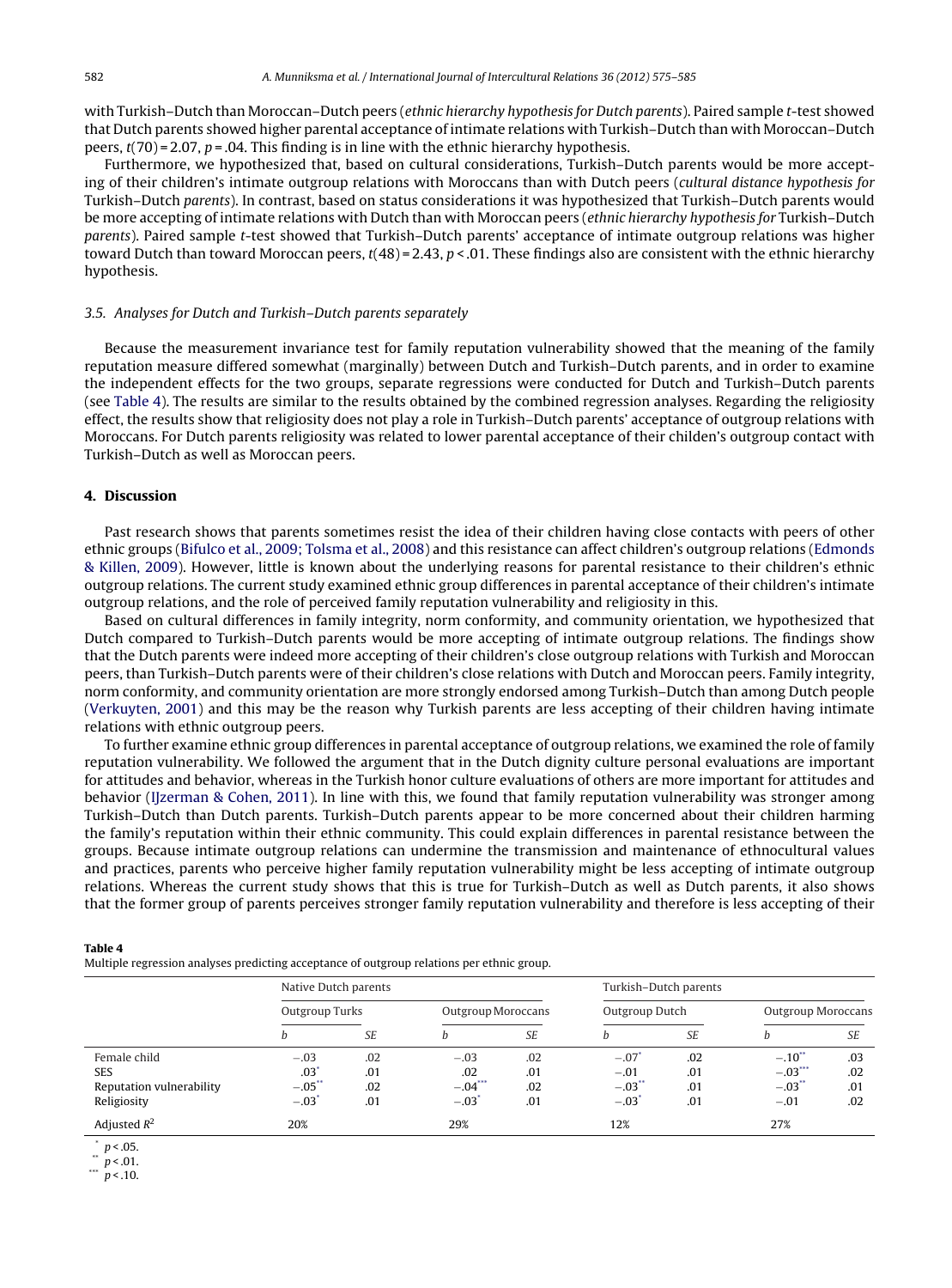children's intimate outgroup relations. Thus, family status vulnerability partly explains why Turkish–Dutch parents are less accepting of intimate outgroup relations than Dutch parents.

Regarding parents' religiosity, it turned out that religious differences explained why Turkish–Dutch parents were less open to intimate outgroup relations with Dutch peers than Dutch parents were toward close relations with Turkish peers. This suggests that Turkish–Dutch parents are concerned aboutintimate relations with ethnic outgroup peers leading to a loss of religious values, beliefs and practices among their children. This is in line with other studies that show that Turkish–Dutch parents are sometimes afraid that their children 'Dutchify' too much by adopting Western liberal values [\(Nijsten,](#page-10-0) [1998\).](#page-10-0) As expected, religiosity did not significantly explain why Turkish–Dutch parents were more opposed to relations with Moroccan peers who are also predominantly Muslim. This indicates that, among Turkish–Dutch parents, religion plays a role in their acceptance of close inter-religious relations. For Dutch parents, even though less religious, religiosity was also related to parental acceptance of contact with Turkish–Dutch as well as Moroccan–Dutch peers.

Cultural and status considerations yielded contrasting hypotheses regarding parental acceptance of intimate relations of different ethnic outgroups. Based on cultural (dis)similarities it was hypothesized that Dutch parents would be equally accepting of intimate relations with Turkish–Dutch and Moroccan–Dutch peers. Based on status considerations we hypothesized Dutch parents to be more accepting of intimate outgroup relations with Turkish–Dutch than Moroccan–Dutch peers. The findings were in line with the latter hypothesis and, thus, confirmed the status explanation.

Based on cultural (dis)similarities it was hypothesized that Turkish–Dutch parents would be more open to their children having contacts with Moroccan–Dutch than with Dutch peers. In contrast, based on status hierarchies it was hypothesized that Turkish–Dutch parents would be more accepting of intimate outgroup relations with Dutch peers than with the low status group of Moroccan–Dutch peers. It turned out that the acceptance of intimate relations with Moroccan peers was lower. This is in line with previous research on status hierarchies and indicates that also for Turkish–Dutch parents status considerations were related to the acceptance of their children's intimate relations with different outgroups.

This study shows that parental resistance is higher for more intimate relations. For none of the parents 'hanging out with outgroup classmates' was a problem, but the more intimate the relations were, the more parents evaluated this as problematic. This tolerance toward relatively low intimate relations appears to be inconsistent with some of the literature on school choice, which shows that atleast some parents resist multi-ethnic schools ([Bifulco](#page-9-0) et [al.,](#page-9-0) [2009;](#page-9-0) [Karsten](#page-9-0) et [al.,](#page-9-0) [2003\).](#page-9-0) A reason for not finding parental resistance to less intimate forms of outgroup contact might be that in contrast to [Bifulco](#page-9-0) et [al.](#page-9-0) [\(2009\)](#page-9-0) and [Karsten](#page-10-0) et [al.](#page-10-0) [\(2003\)](#page-10-0) we interviewed parents of students who already attended multi-ethnic schools. Thus, children of parents that have a strong resistance to multi-ethnic schools most likely were not attending the multi-ethnic schools through which we recruited the parents for this study.

Furthermore, most parents in this study indicated to be quite accepting of their children having close relations with ethnic outgroup peers. However, studies in the Netherlands show that adolescents' friendship networks are often segregated by ethnicity (e.g. [Baerveldt](#page-9-0) et [al.,](#page-9-0) [2004;](#page-9-0) [Stark](#page-9-0) [&](#page-9-0) [Flache,](#page-9-0) [2011\).](#page-9-0) This suggests that the lack of interethnic friendships is not only due to parents not allowing their children to have intimate outgroup relations. Future studies should explore (the lack of) parental influence on outgroup relations in more detail. For example, it may be that parents of students at multi-ethnic schools might have become more open to intimate outgroup relations because they learned about the outgroup through their children. This would be in line with the extended contact hypothesis [\(Wright,](#page-10-0) [Aron,](#page-10-0) [McLaughlin-Volpe,](#page-10-0) [&](#page-10-0) [Ropp,](#page-10-0) [1997\)](#page-10-0) which states that the knowledge of ingroup members (in this case their child) having outgroup friends improves outgroup attitudes. It is also possible that the high level of acceptance is in part due to parents giving socially desirable responses in the interviews, a problem that may have been more prevalent due to our use of interviews rather than an anonymous questionnaire. However, we found considerable variation in parents' resistance to intimate outgroup relations. This suggests that social desirability concerns did not dominate parents' answers. Furthermore, it is not very likely that social desirable responding accounts for the ethnic group differences and the different associations found.

The current study showed that the meaning of the measure of family reputation vulnerability was (marginally) different for Dutch and Turkish–Dutch parents. Future studies on family reputation vulnerability should develop items that are more strongly invariant across cultural groups. Also, whereas the current study shows that religiosity affects parental acceptance of intimate outgroup contact, the limitations of the religiosity measure should be taken into account. Many Dutch people do not adhere to a religion, and in Islam orthopraxis is more central than in Christianity. However, the regression results for Dutch and Turkish–Dutch separately show that family reputation vulnerability as well as religiosity plays a role in parental acceptance of their children's interethnic peer relations.

This study provides novel findings on how perceived cultural differences and perceived social pressure from the ethnic ingroup may play a role in parental acceptance oftheir children's intimate outgroup relations. Future studies should examine whether the current findings replicate in larger samples, across other cultural groups, and in other countries. In addition, because we used a cross-sectional design, the proposed causal directions cannot be established. Also, when interpreting the results it should be taken into account that the findings are based on interviews with mainly mothers. Future studies including both parents have to assess whether there are differences between fathers and mothers. For example, it might be that fathers are more protective of their children and are, hence, less open to outgroup contacts than mothers. Furthermore, future studies should examine in more detail to which extent family reputation vulnerability and parental acceptance differ when it concerns sons and daughters. It might be that for daughters perceived family reputation vulnerability is stronger and consequently that parental acceptance of outgroup relations is lower for daughters than for sons. We did not find such differences in the current study, but this may be due to the relatively limited power of our statistical tests.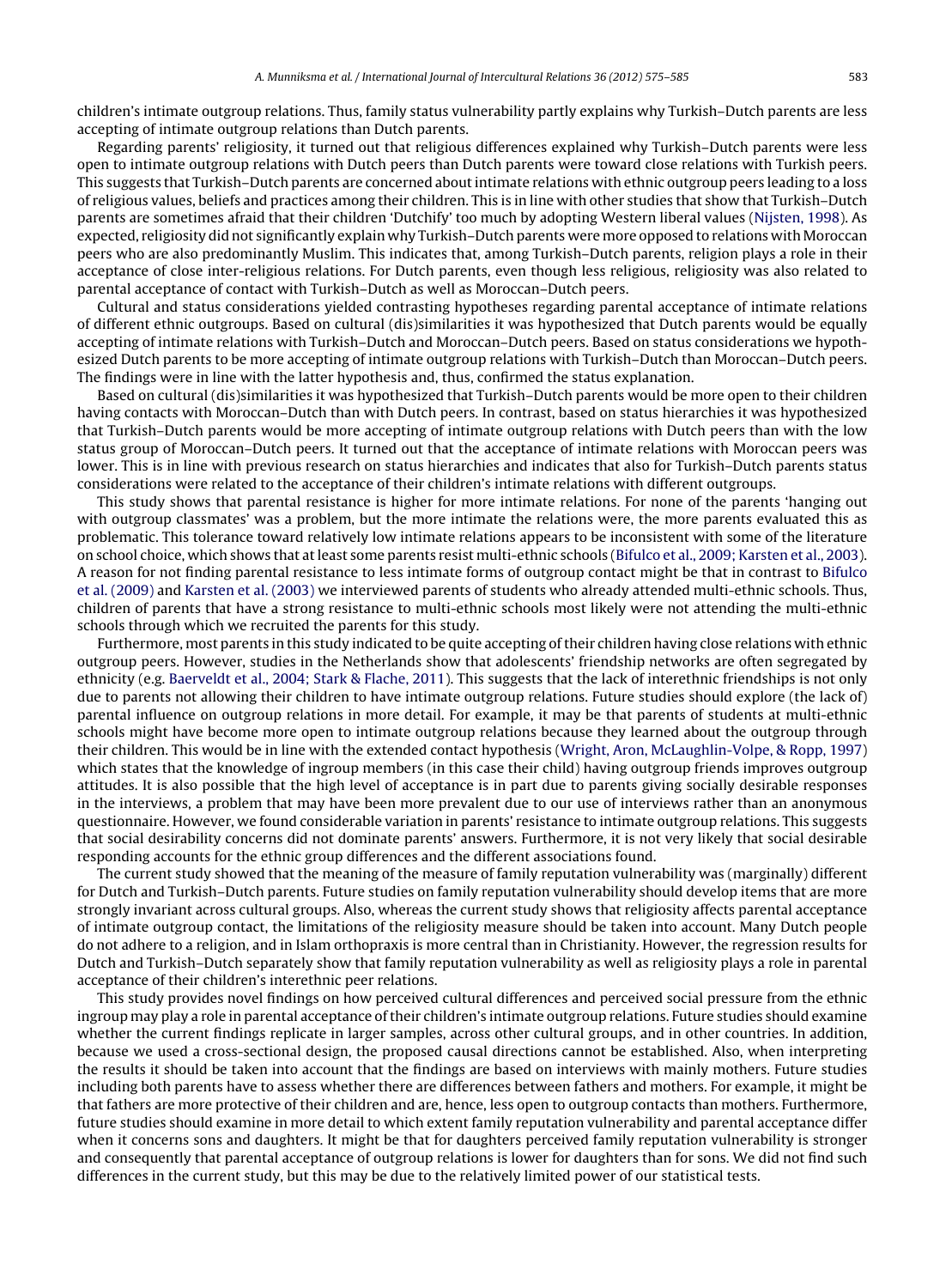<span id="page-9-0"></span>The current study measured parental acceptance of intimate outgroup relations but did not assess parental acceptance of such intimate relations with ingroup members. It could be argued that some parents would object to any form of intimate contact, even with the ingroup. However, it seems reasonable to assume that in most cases parents would not have strong objections to close peer relations. In addition, research on ethnic hierarchies (e.g. Hagendoorn, 1995) consistently shows that the social distance is lowest toward the ethnic ingroup, followed by different outgroups. Yet, a more stringent test of parental acceptance of outgroup relations should consider parental acceptance of ingroup contact as well.

In conclusion, this study shows that perceived cultural differences between ethnic groups can raise parents' concerns about close ethnic outgroup contacts of their children because these contacts might hamper or undermine the transmission of ethnocultural values, norms, and behaviors. This appears to be more important in ethnic groups that are more strongly concerned with family reputation and the ways in which the behavior of their children might affect this. In this sense not only the parents but also the wider ethnic community can have an influence on the social integration of adolescents. Therefore, to stimulate ethnic integration of adolescents it may be important to target not only the school and the parents but also the ethnic community. The current study sheds light on the question why parents might be less or more accepting of their children having intimate outgroup relations with ethnic outgroup peers. An interesting topic for future studies is to examine whether parental acceptance of their children's outgroup contacts contributes to or interferes with the attempts of schools to improve interethnic relations. Furthermore, the transition to middle school and the entry in such a school might make parents particularly concerned about the peers with which their child affiliates and the related peer differences and pressures. Future studies should examine the parental attitudes to ethnic outgroup contact of children of different ages.

## **Acknowledgments**

We thank members of the research groups 'Social Development of Adolescents' and 'Norms and Networks' at the University of Groningen for their helpful feedback on earlier versions ofthis paper.We are grateful for the support and practical help of Tobias Stark, Coby van Niejenhuis, and Irene van der Vaart of the Sociology Department of the University of Groningen, and the school administrators who contributed to making the data collection possible. Also, we gratefully thank the team of research assistants that interviewed the parents, and their coordinators Paul Hindriks and Hester de Bok of GAMMA-Data & Consult, at the Sociology Department of the University of Groningen. Furthermore, the second author gratefully acknowledges financial support by the Netherlands Organization for Scientific Research (NWO) under the Innovational Research Incentive Scheme (VIDI Grant 452-04-351).

# **References**

- Ajzen, I., & Fishbein, M. (1980). Understanding attitudes and predicting social behavior. Englewood-Cliffs, NJ: Prentice-Hall.
- Ajzen, I. (1985). From intentions to actions: A theory of planned behavior. In J. Kuhl, & J. Beckman (Eds.), Action-control: From cognition to behavior (pp. 11–39). Heidelberg, Germany: Springer.
- Akpinar, A. (2003). The honour/shame complex revisited: Violence against women in the migration context. Women's Studies International Forum, 26, 425–442. doi[:10.1016/j.wsif.2003.08.001](dx.doi.org/10.1016/j.wsif.2003.08.001)
- Aycicegi-Dinn, A., & Caldwell-Harris, C. L. (2011). Individualism-collectivism among Americans, Turks and Turkish immigrants to the US. International Journal of Intercultural Relations, 35, 9–16. doi:[10.1016/j.ijintrel.2010.11.006](dx.doi.org/10.1016/j.ijintrel.2010.11.006)
- Baerveldt, C., van Duijn, M. A. J., Vermeij, L., & Van Hemert, D. A. (2004). Ethnic boundaries and personal choice: Assessing the influence of individual inclinations to choose intra-ethnic relationships on pupils' networks. Social Networks, 26, 55–74. doi[:10.1016/j.socnet.2004.01.003](dx.doi.org/10.1016/j.socnet.2004.01.003)
- Bifulco, R., Ladd, H. F., & Ross, S. (2009). Public school choice and integration: Evidence from Durham, North Carolina. Social Science Research, 38, 71–85. doi[:10.1016/j.ssresearch.2008.10.001](dx.doi.org/10.1016/j.ssresearch.2008.10.001)
- Bogardus, E. S. (1925). Measuring social distances. Journal of Applied Sociology, 9, 299–308.
- Byrne, D. E. (1971). The attraction paradigm. New York. NY: Academic Press.
- Cheung, G. W., & Rensvold, R. B. (2002). Evaluating Goodness-of-Fit Indexes for testing measurement invariance. Structural Equation Modeling, 9, 233–255. doi[:10.1207/S15328007SEM0902](dx.doi.org/10.1207/S15328007SEM0902_5) 5
- Coon, H. M., & Kemmelmeier, M. (2001). Cultural orientations in the united states: (Re)Examining differences among ethnic groups. Journal of Cross-Cultural Psychology, 32, 348–364. doi[:10.1177/002202210103200300](dx.doi.org/10.1177/002202210103200300)
- Driessen, G.(2007). Trends inreligious affiliationof parents of primary school childreninthe Netherlands inthe period 1995–2005: Explorationof correlation with sex, ethnicity and socio-economic background. Journal of Empirical Theology, 20, 232–249. doi:[10.1163/157092507X23735](dx.doi.org/10.1163/157092507X23735)
- Durgel, E. S., Leyendecker, B., Yagmurlu, B., & Harwood, R. (2009). Sociocultural influences on German and Turkish immigrant mothers' long-term socialization goals. Journal of Cross-Cultural Psychology, 40, 834–852. doi[:10.1177/0022022109339210](dx.doi.org/10.1177/0022022109339210)
- Edmonds, C., & Killen, M. (2009). Do adolescents' perceptions of parental racial attitudes relate to their outgroup contact and cross-race relationships? Group Processes and Intergroup Relations, 12, 5–21. doi[:10.1177/1368430208098773](dx.doi.org/10.1177/1368430208098773)
- Ganzeboom, H. B. G., & Treiman, D. J. (1996). Internationally comparable measures of occupational status for the 1988 International Standard Classification of Occupations. Social Science Research, 25, 201–239. Retrieved from: [http://www.elsevier.com/wps/find/](http://www.elsevier.com/wps/find/journaldescription.cws_home/622946/description%23description) journaldescription.cws [home/622946/description#description](http://www.elsevier.com/wps/find/journaldescription.cws_home/622946/description%23description)
- Goldsmith, P. A. (2004). Schools' role in shaping race relations: Evidence on friendliness and conflict. Social Problems, 51, 587–612. Retrieved from: [http://ucpressjournals.com/journal.asp?j=sp](http://ucpressjournals.com/journal.asp%3Fj=sp)
- Hagendoorn, L. (1995). Outgroup biases in multiple group systems: The perception of ethnic hierarchies. European Review of Social Psychology, 6, 199–228. doi[:10.1080/14792779443000058](dx.doi.org/10.1080/14792779443000058)
- Harwood, R. L., Schoelmerich, A., Schulze, P. A., & Gonzalez, Z. (1999). Cultural differences in maternal beliefs and behaviors: A study of middle-class Anglo and Puerto Rican mother–infant pairs in four everyday situations. Child Development, 70, 1005–1016. doi:[10.1111/1467-8624.00073](dx.doi.org/10.1111/1467-8624.00073)
- Huisberts, A., Oosterwegel, A., VanderValk, I., Vollebergh, W., & Meeus, W. (2006). Connectedness with parents and behavioral autonomy among Dutch and Moroccan adolescents. Ethnic and Racial Studies, 29, 315–330. doi:[10.1080/01419870500465553](dx.doi.org/10.1080/01419870500465553)
- Ijzerman, H., & Cohen, D. (2011). Grounding cultural syndromes: Body comportment and values of honor and dignity cultures. European Journal of Social Psychology, 41, 456–467. doi[:10.1002/ejsp.806](dx.doi.org/10.1002/ejsp.806)
- Kalmijn. (1998). Intermarriage and homogamy: Causes, patterns, trends. Annual Review of Sociology, 24, 395–421. Retrieved from: <http://www.annualreviews.org/journal/soc>